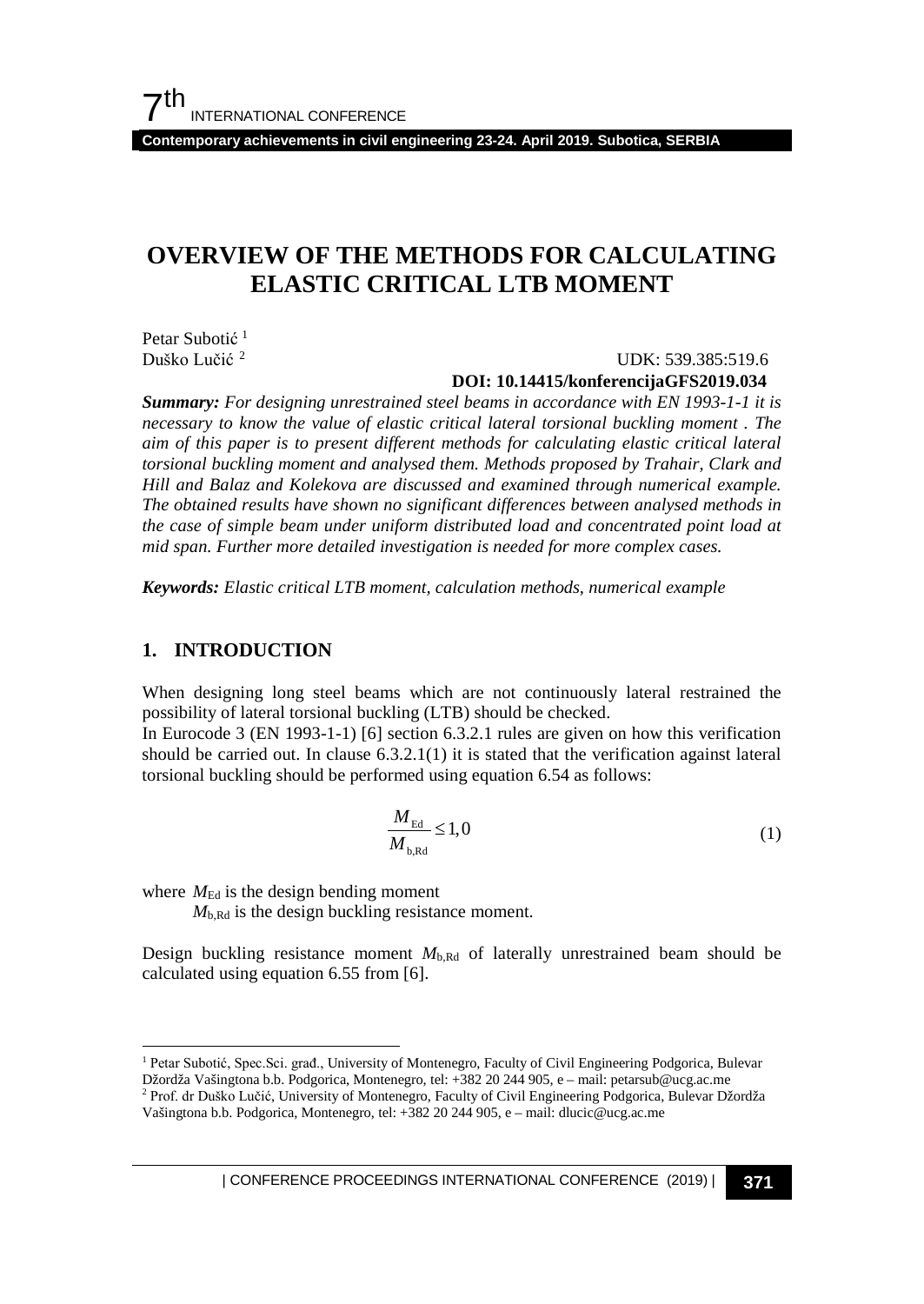**Савремена достигнућа у грађевинарству 23-24. април 2019. Суботица, СРБИЈА**

$$
M_{\text{b,Rd}} = \chi_{\text{LT}} W_{\text{y}} \frac{f_{\text{y}}}{\gamma_{\text{M1}}} \tag{2}
$$

*χ*LT is a reduction factor which allows the effect of lateral torsional buckling. Reduction factor  $\chi$ <sub>LT</sub> is given by equation 6.56 in [6].

$$
\chi_{LT} = \frac{1}{\Phi_{LT} + \sqrt{\Phi_{LT}^2 - \overline{\lambda}_{LT}^2}}\tag{3}
$$

The value of  $\chi_{LT}$  depends on the factor  $\Phi_{LT}$  that is a function of the imperfection factor  $\alpha_{LT}$  and the non-dimensional lateral torsional slenderness  $\overline{\lambda}_{LT}$ . The values for imperfection factor  $\alpha_{LT}$  are given in Table 6.3 in [6] or in the relevant National annex. Non-dimensional lateral torsional slenderness  $\overline{\lambda}_{LT}$  is given by the following equation:

$$
\overline{\lambda}_{LT} = \sqrt{\frac{W_y f_y}{M_{cr}}} \tag{4}
$$

where  $M_{cr}$  is the elastic critical lateral torsional buckling moment.

Therefore for the calculation of the non-dimensional lateral torsional slenderness  $\overline{\lambda}_{LT}$  and thereby for the design buckling resistance moment  $M_{b, Rd}$  the value for  $M_{cr}$  must be known.

However Eurocode 3 does not give equation for calculating  $M_{cr}$  it is only stated that the  $M_{\rm cr}$  should be calculated on the basis of gross cross sectional properties and that the actual loading conditions and the lateral restraints should be taken into account. Thus it is up to the designer to decide how to calculate  $M_{cr}$ .

The aim of this paper is to present an overview of the existing methods for calculating elastic critical lateral torsional buckling moment and analysed them.

#### **2. SIMPLE BEAM UNDER UNIFORM BENDING**

The equation for elastic critical lateral torsional buckling moment for simple beam under uniform bending was first derived by Timoshenko [1].



*Figure 1. Simple beam under uniform bending*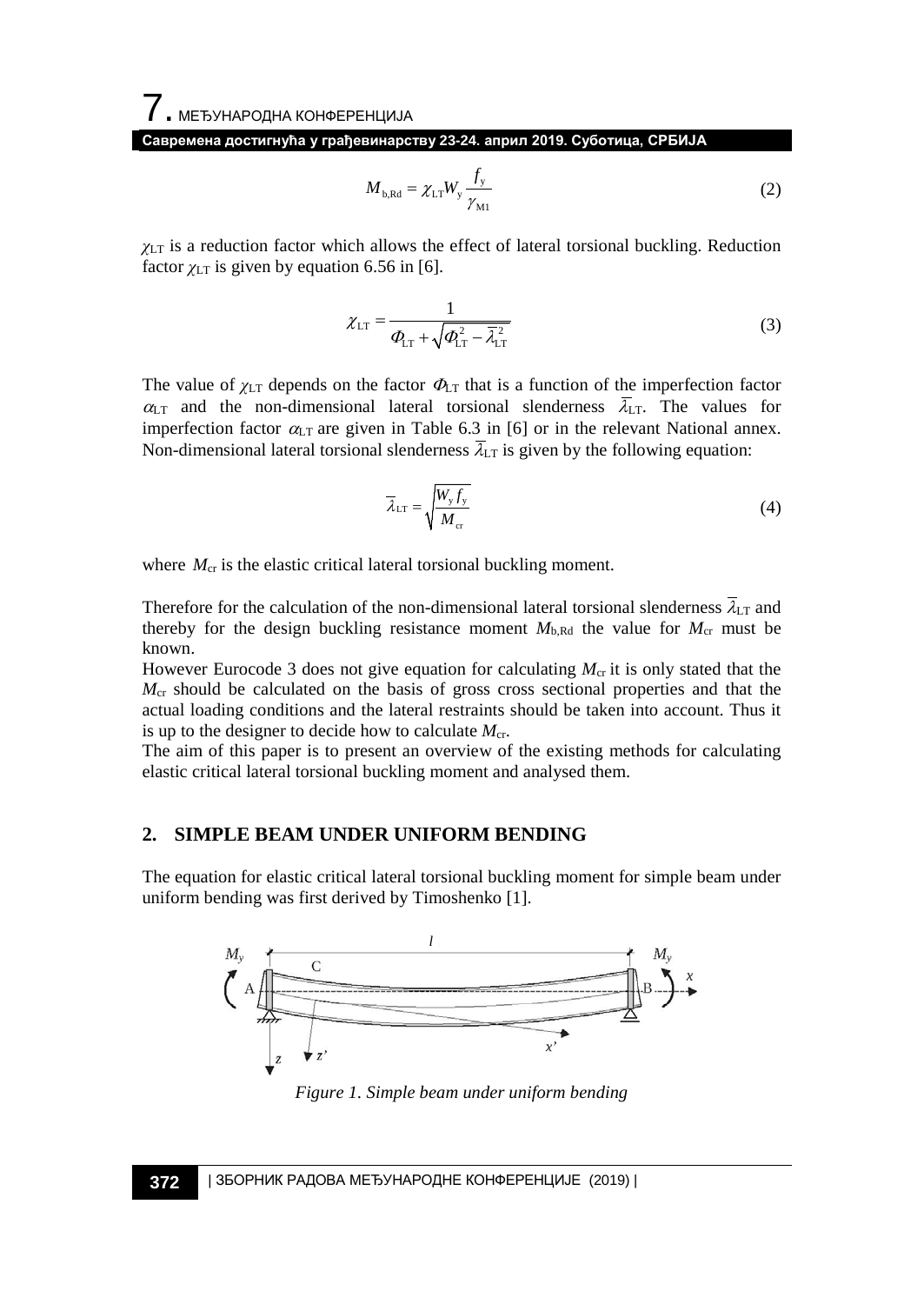#### $7th$ INTERNATIONAL CONFERENCE

#### **Contemporary achievements in civil engineering 23-24. April 2019. Subotica, SERBIA**

He analysed equilibrium equations of sligtly lateraly torsional buckled beam and calculated which value of bending moment will cause such form of deformation. He derived the folowing equation for elastic critical lateral torsional buckling moment.

$$
M_{\rm cr} = \frac{\pi^2}{l^2} EI_z \sqrt{\frac{I_{\rm w}}{I_z} + \frac{l^2 G I_{\rm t}}{\pi^2 E I_z}}
$$
(5)

where  $I_z$  is the second moment of area about z-z axis

 $I_w$  is the warping constant

*I*<sup>t</sup> is the St. Venant torsional constant.

This equation applies only to simple beams under uniform bending.

#### **3. BEAMS UNDER VARIOUS LOADING CONDITIONS**

The case of simple beam under uniform bending is not very common in practice but deriving exact equations for  $M_{cr}$  for different loading conditions is coupled with mathematical difficulties.

Therefor Trahair [2] proposed approximate solutions for different loading conditions in form of the following equation:

$$
M_{\rm cr} = \alpha_{\rm M} M_{\rm cr}^{\ \ \rm simple\ beam} \tag{6}
$$

Various loading conditions are taken into account by the factor  $\alpha_{\text{M}}$ . The values for the  $\alpha$ <sup>M</sup> factor are presented in the Table 1.

| Various loading conditions                                                       | Factor $\alpha_m$                             |                                                            |  |  |
|----------------------------------------------------------------------------------|-----------------------------------------------|------------------------------------------------------------|--|--|
| 45                                                                               | $1.75 + 1.05 \beta_m + 0.3 \beta_m^2$<br>2,56 | za $-1 \leq \beta_m \leq 0.6$<br>za $0.6 < \beta_m \leq 1$ |  |  |
| 2a<br>o<br>$\frac{QL}{2}$ (1-2a/L)                                               | $1,0 + 0,35(1 - 2a/L)^2$                      | za $0 < 2$ a/L $\leq 1$                                    |  |  |
| o<br>а<br>$\frac{QL}{4}[1-(2a/L)^2]$                                             | $1,35 + 0,4(2a/L)^2$                          | za $0 < 2a/L \leq 1$                                       |  |  |
| L/2<br>L/2<br>$\frac{3\beta_n QL}{16}$<br>Q<br>$\frac{QL}{4}$ (1-3 $\beta_n$ /8) | $1,35 + 0,15\beta_m$<br>$-12 + 3.0 B_m$       | za $0 \leq \beta_m \leq 0.9$<br>za $0.9 < \beta_m \leq 1$  |  |  |
| U2<br>U2<br>ο<br>$\frac{QL}{4}$ (1- $\beta_e$ , 2)                               | $1,35 + 0,36$ $\beta_m$                       | za $0 \leq \beta_m \leq 1$                                 |  |  |
| $\frac{qL^2}{8}(1-\beta_m/4)^2$                                                  | $113 + 0.10B_m$<br>$-1,25+3,5\beta_m$         | za $0 \leq \beta_m \leq 0.7$<br>za $0.7 < \beta_m \leq 1$  |  |  |
| $\frac{qL^2}{a}(1-2\beta_m/3)$                                                   | $1,13 + 0,12\beta_m$<br>$-2,38+4,8\beta_m$    | za $0 \leq \beta_m \leq 0.75$<br>za 0,75 < $\beta_m \le 1$ |  |  |

*Table 1. Values for factor α*<sub>M</sub>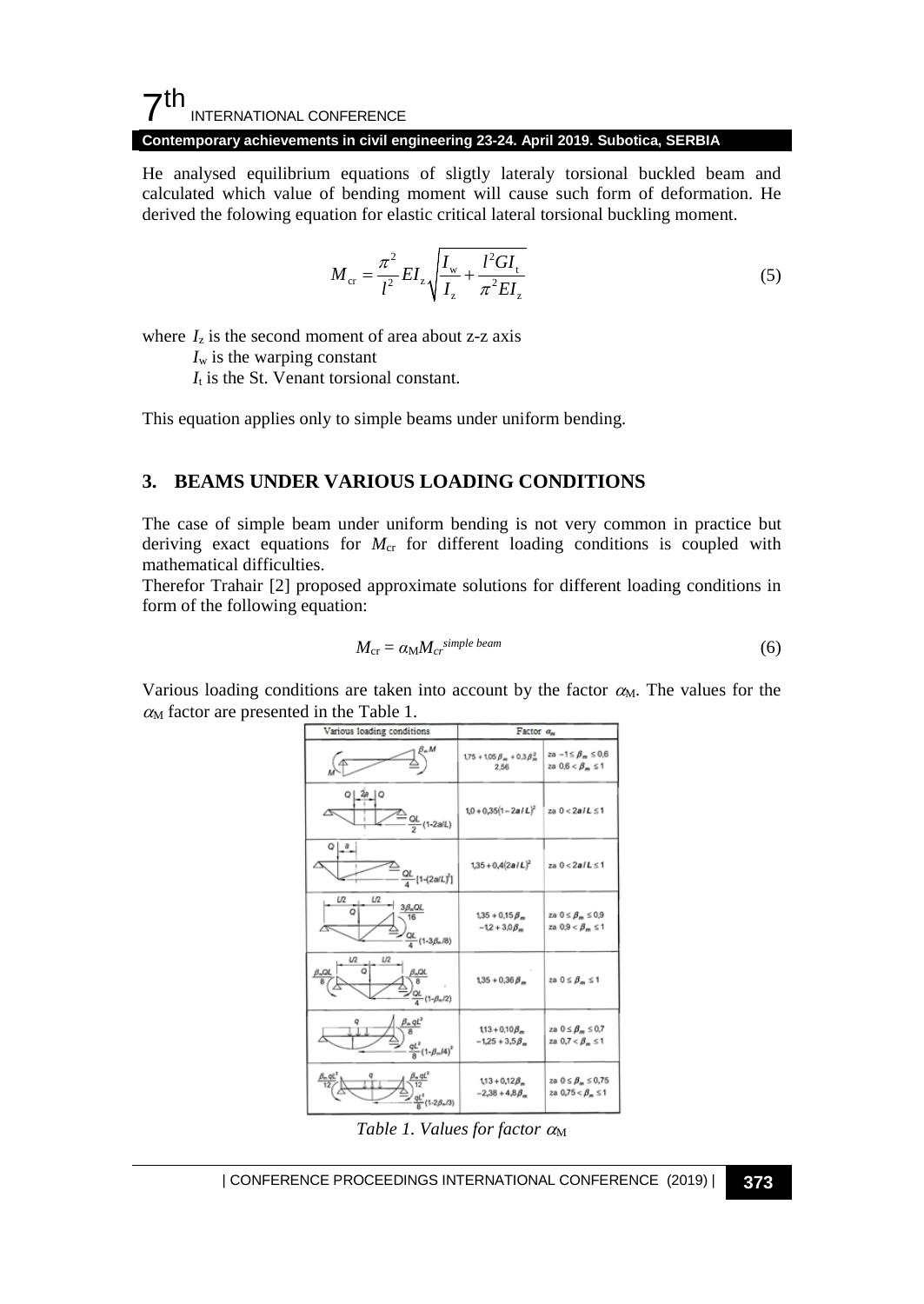# $\overline{7}$ . међународна конференција **Савремена достигнућа у грађевинарству 23-24. април 2019. Суботица, СРБИЈА**

The equation (6) does not take into account the point of load application (it is assumed that the loading acts at the shear center) and it is only valid for doubly symmetric cross sections.

The effect of the point of the load application can be taken into account by multiplying equation (6) with the factor  $\gamma$  given by the following equation:

$$
\gamma = \sqrt{1 + \left(\frac{0.4\alpha_{\rm M}y_{\rm q}}{M_{\rm cr}^{\rm E}/N_{\rm cr,z}}\right)^2} + \frac{0.4\alpha_{\rm M}y_{\rm q}}{M_{\rm cr}^{\rm E}/N_{\rm cr,z}}
$$
(7)

where  $y_q$  is the distance from the shear center of the cross section to the point of the load application (negative if the load is acting above the shear center, positive otherwise)

$$
N_{\text{cr,z}} = \frac{\pi^2 EI_z}{l^2}
$$

General equation for the elastic critical lateral torsional buckling moment of doubly symmetric as well as mono-symmetric cross sections under arbitrary loading conditions was first derived by Clark and Hill [4]. They also analysed fixed end restraints that was not the case with the before mentioned methods. The equation is as follows:

$$
M_{\rm cr} = C_1 \frac{\pi^2 E I_z}{(kl)^2} \left\{ \left[ \left( \frac{k}{k_{\rm w}} \right)^2 \frac{I_{\rm w}}{I_z} + \frac{(kL)^2 G I_{\rm t}}{\pi^2 E I_z} + (C_2 z_{\rm g} - C_3 z_{\rm j})^2 \right]^{0.5} - (C_2 z_{\rm g} - C_3 z_{\rm j}) \right\}
$$
(8)

where  $C_1$  is the coefficient that takes into account the shape of the bending moment diagram

 $C_2$  is the coefficient that takes into account the point of the load application

 $C_3$  is coefficient that takes into account the type of the cross section

 $z_i$  is the factor of the cross section asymmetry

 $z_{\rm g}$  is the distance between the shear center and point of load application

 $k$ ,  $k_w$  are the effective length factors ( $k$  refers to rotation restrictions and  $k_w$ refers to warping restrictions at end sections).

The values for *C*1, *C*2, and *C*<sup>3</sup> are given in Table 2.

The equation proposed by Clark and Hill together with the values for coefficients  $C_1$ ,  $C_2$ , and *C*<sup>3</sup> was included in the draft version of EN 1993-1-1 but not in the final one.

Possible reasons for excluding the equation (8) from the final version of EN 1993-1-1 could be the works of Balaz and Kolekova [5], [7]. They argued that the use of coefficients  $C_1$ ,  $C_2$ , and  $C_3$  given in the Table 2 may lead in many cases to wrong values of the elastic critical lateral torsional buckling moment.

Their claims have been supported by Fruchtengarten [8] who in his master thesis compared different equations for calculating the elastic critical lateral torsional buckling moment with the results of the finite element program PEFSYS. The proposal of Balaz and Kolekova given in equation (9) provided the closest results to PEFSYS.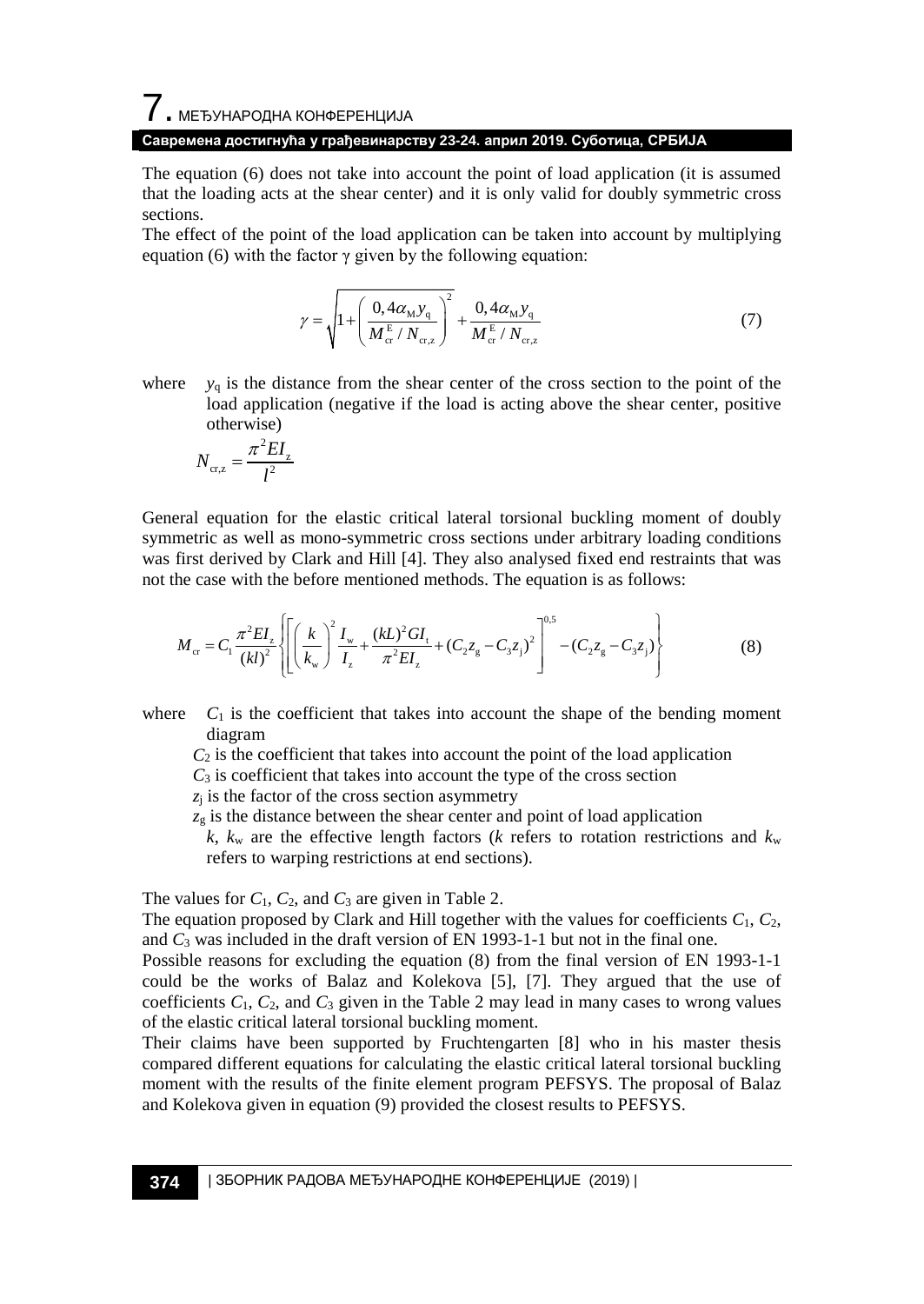

**Contemporary achievements in civil engineering 23-24. April 2019. Subotica, SERBIA**



*Table 2. Values for C*1, *C2, and C3*

$$
M_{\rm cr} = \mu_{\rm cr} \frac{\pi \sqrt{EI_z GI_{\rm t}}}{l} \tag{9}
$$

where

$$
\mu_{cr} = \frac{C_1}{k_z} \left[ \sqrt{1 + k_{wt}^2 + (C_2 \xi_g - C_3 \xi_j)^2} - (C_2 \xi_g - C_3 \xi_j) \right]
$$

$$
k_{wt} = \frac{\pi}{k_{wt}} \sqrt{\frac{EI_w}{GI_v}}
$$

| CONFERENCE PROCEEDINGS INTERNATIONAL CONFERENCE (2019) <sup>|</sup>**375**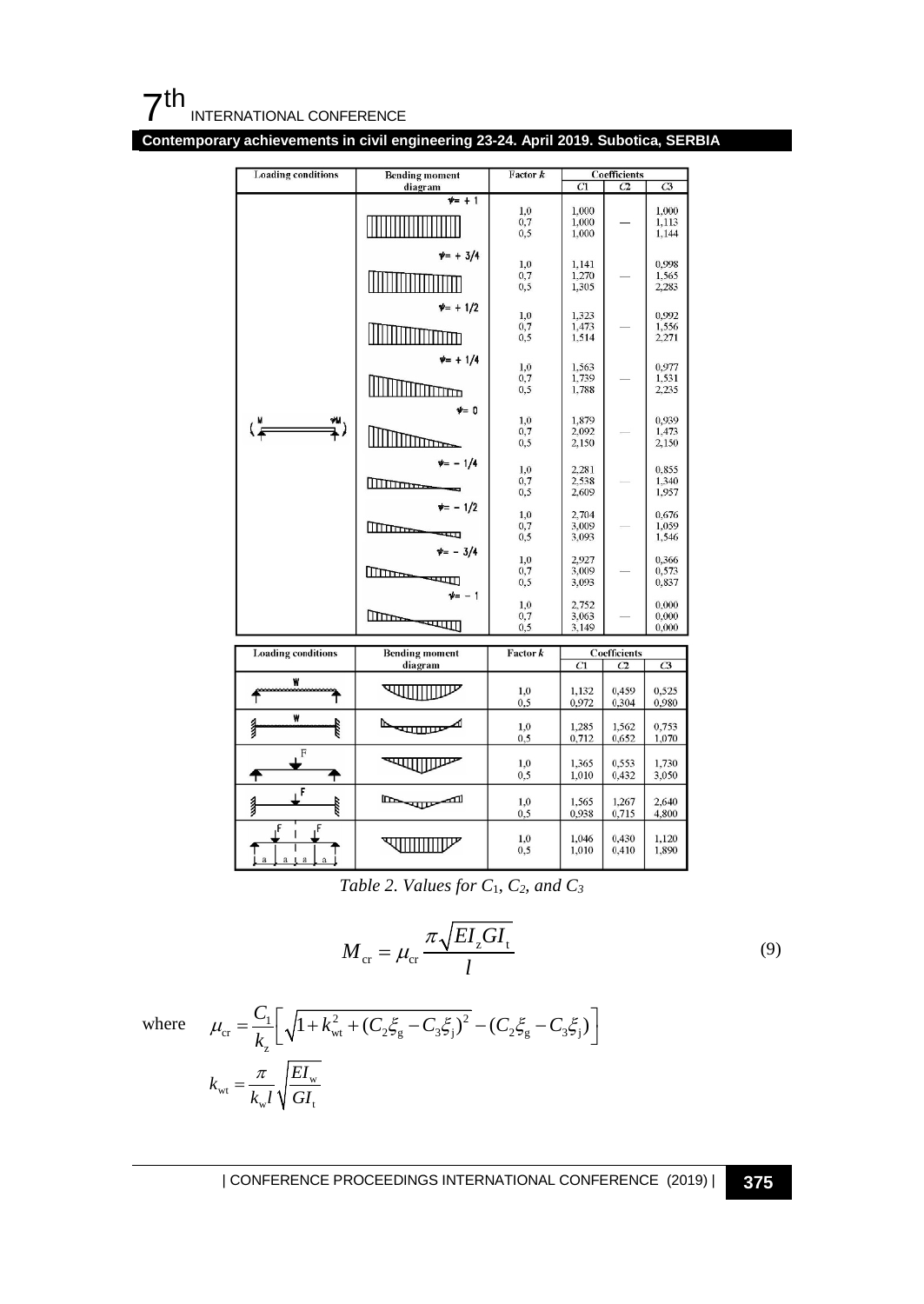**Савремена достигнућа у грађевинарству 23-24. април 2019. Суботица, СРБИЈА**

$$
\xi_{\rm g} = \frac{\pi z_{\rm g}}{k_{\rm g} l} \sqrt{\frac{EI_{z}}{GI_{\rm t}}}
$$

$$
\xi_{\rm j} = \frac{\pi z_{\rm j}}{k_{\rm g} l} \sqrt{\frac{EI_{z}}{GI_{\rm t}}}
$$

should be calculated using following equation.

Equations (8) and (9) are identical, the only difference is in the values of coefficients *C*1, *C*2, and *C*3. While calculating *C*<sup>1</sup> coefficient Balaz and Kolekova have taken also into consideration torsional properties of the cross section. So there are two values of coefficient  $C_1$ ,  $C_{1,0}$  and  $C_{1,1}$ , that correspond to  $k_{wt} = 0$  and  $k_{wt} = 1$  respectively. The values for coefficients  $C_{1,0}$ ,  $C_{1,1}$ ,  $C_2$ , and  $C_3$  are given in Table 3. Coefficient  $C_1$ 

| Loading and                                                              | Bending                                                                                                                                                                                                                                                                                                                                                                     |                   | Values of factors |           |                                |                                          |                                        |                                     |  |  |
|--------------------------------------------------------------------------|-----------------------------------------------------------------------------------------------------------------------------------------------------------------------------------------------------------------------------------------------------------------------------------------------------------------------------------------------------------------------------|-------------------|-------------------|-----------|--------------------------------|------------------------------------------|----------------------------------------|-------------------------------------|--|--|
| support<br>conditions.                                                   | moment<br>diagram.                                                                                                                                                                                                                                                                                                                                                          |                   | $C_1^{(1)}$       |           | $C_3$                          |                                          |                                        |                                     |  |  |
| Cross-section<br>monosymmetry<br>factor $\psi_f$                         | End moment<br>ratio $\psi$ .<br>M-<br>ΨM<br>-side<br>-side                                                                                                                                                                                                                                                                                                                  | $k_{\rm z}^{~2)}$ | $C_{1,0}$         | $C_{1,1}$ | $\psi_{\rm f} = -1$<br>산<br>CT | $-0.9 \leq \psi_f \leq 0$<br><b>CIGT</b> | $0 \leq \psi_{\rm f} \leq 0.9$<br>CICL | $\psi_{\rm f} = 1$<br>ĊΤ<br>$\zeta$ |  |  |
|                                                                          | $\psi$ =+1<br>$M_{cr}$<br><b>THE BELLET OF</b>                                                                                                                                                                                                                                                                                                                              | 1,0               | 1,000             | 1,000     | 1,000                          |                                          |                                        |                                     |  |  |
|                                                                          |                                                                                                                                                                                                                                                                                                                                                                             | 0, 7L             | 1,016             | 1,100     |                                | 1,025                                    | 1,000                                  |                                     |  |  |
| м<br>$\frac{\mu M}{L}$                                                   |                                                                                                                                                                                                                                                                                                                                                                             | 0.7R              | 1,016             | 1,100     | 1,025<br>1,000                 |                                          |                                        |                                     |  |  |
|                                                                          |                                                                                                                                                                                                                                                                                                                                                                             | 0, 5              | 1,000             | 1,127     | 1,019                          |                                          |                                        |                                     |  |  |
| $k_x = 1, k_y = 1$                                                       | $M_{\nu}$ , $w = +3/4$                                                                                                                                                                                                                                                                                                                                                      | 1,0               | 1,139             | 1,141     | 1,000                          |                                          |                                        |                                     |  |  |
|                                                                          | <b>MATTER</b>                                                                                                                                                                                                                                                                                                                                                               | 0,7L              | 1,210             | 1,313     | 1,050<br>1,000                 |                                          |                                        |                                     |  |  |
| Beam M-side:                                                             |                                                                                                                                                                                                                                                                                                                                                                             | 0,7R              | 1,109             | 1,201     | 1,000                          |                                          |                                        |                                     |  |  |
| $\mathcal{C}$ $\sqrt{\psi} \geq 0$                                       |                                                                                                                                                                                                                                                                                                                                                                             | 0, 5              | 1,139             | 1,285     |                                | 1,017                                    |                                        |                                     |  |  |
|                                                                          | $M_{\nu}$ $\psi$ =+1/2                                                                                                                                                                                                                                                                                                                                                      | 1,0               | 1,312             | 1,320     | 1,150<br>1,000                 |                                          |                                        |                                     |  |  |
| $\uparrow \top \psi \leq 0$                                              | <b>INTERNATIONAL</b>                                                                                                                                                                                                                                                                                                                                                        | 0.7L              | 1,480             | 1,616     |                                | 1,160                                    | 1,000                                  |                                     |  |  |
|                                                                          |                                                                                                                                                                                                                                                                                                                                                                             | 0,7R              | 1,213             | 1,317     |                                | 1,000                                    |                                        |                                     |  |  |
|                                                                          |                                                                                                                                                                                                                                                                                                                                                                             | 0, 5              | 1,310             | 1,482     | 1,150                          | 1,000                                    |                                        |                                     |  |  |
|                                                                          | $w = +1/4$<br>M.,<br><b>ITTITUDE</b>                                                                                                                                                                                                                                                                                                                                        | 1,0               | 1,522             | 1,551     | 1,290                          |                                          | 1,000                                  |                                     |  |  |
|                                                                          |                                                                                                                                                                                                                                                                                                                                                                             | 0, 7L             | 1,853             | 2,059     | 1,600                          | 1.260                                    | 1.000                                  |                                     |  |  |
|                                                                          |                                                                                                                                                                                                                                                                                                                                                                             | 0.7R              | 1,329             | 1,467     |                                | 1,000                                    |                                        |                                     |  |  |
| 0,5<br>1,516<br>1,730<br>1,350                                           |                                                                                                                                                                                                                                                                                                                                                                             |                   |                   |           |                                |                                          | 1,000                                  |                                     |  |  |
|                                                                          | $w = 0$<br>М.,<br>$\blacksquare$                                                                                                                                                                                                                                                                                                                                            | 1,0               | 1,770             | 1,847     | 1,470<br>1,000                 |                                          |                                        |                                     |  |  |
|                                                                          |                                                                                                                                                                                                                                                                                                                                                                             | 0.7L              | 2,331             | 2,683     | 2,000                          | 1,420                                    |                                        | 1,000                               |  |  |
|                                                                          |                                                                                                                                                                                                                                                                                                                                                                             | 0,7R              | 1,453             | 1,592     | 1,000                          |                                          |                                        |                                     |  |  |
| м<br>$\frac{vM}{L}$                                                      |                                                                                                                                                                                                                                                                                                                                                                             | 0.5               | 1,753             | 2,027     | 1,500<br>1,000                 |                                          |                                        |                                     |  |  |
|                                                                          | $w = -1/4$<br>M.,<br>$\mathbb{R}$                                                                                                                                                                                                                                                                                                                                           | 1,0               | 2,047             | 2,207     | 1,65                           | 1,000                                    | 0.850                                  |                                     |  |  |
|                                                                          |                                                                                                                                                                                                                                                                                                                                                                             | 0.7L              | 2,827             | 3,322     | 2,40                           | 1,550                                    | 0.850                                  | $-0,30$                             |  |  |
| $k_{\circ} = 1, k_{\circ} = 1$                                           |                                                                                                                                                                                                                                                                                                                                                                             | 0.7R              | 1,582             | 1,748     | 1,38                           | 0.850                                    | 0,700                                  | 0.20                                |  |  |
| Beam M-side:                                                             |                                                                                                                                                                                                                                                                                                                                                                             | 0, 5              | 2,004             | 2,341     | 1,75                           | 1,000                                    | 0.650                                  | $-0.25$                             |  |  |
| $\overline{\mathcal{L}}$ $\psi$ $\leq$ 0                                 | $w = -1/2$<br>M,                                                                                                                                                                                                                                                                                                                                                            | 1,0               | 2,331             | 2,591     | 1,85                           | 1,000                                    | $1,3 - 1,2w_f$                         | $-0,70$                             |  |  |
|                                                                          |                                                                                                                                                                                                                                                                                                                                                                             | 0,7L              | 3.078             | 3,399     | 2,70                           | 1,450                                    | $1 - 1.2W_r$                           | $-1,15$                             |  |  |
| $\bigcup$ $\psi \ge 0$                                                   |                                                                                                                                                                                                                                                                                                                                                                             | 0,7R              | 1,711             | 1,897     | 1,45                           | 0,780                                    | $0.9 - 0.75 \psi_c$                    | $-0.53$                             |  |  |
|                                                                          |                                                                                                                                                                                                                                                                                                                                                                             | 0.5               | 2,230             | 2,579     | 2,00                           | 0.950                                    | $0.75 - \psi_{f}$                      | $-0.85$                             |  |  |
| $\psi_{\rm f} = \frac{I_{\rm fc} - I_{\rm ft}}{I_{\rm fc} + I_{\rm ft}}$ | $w = -3/4$<br>$\sum_{i=1}^{M_{\text{cr}}}$<br>₩                                                                                                                                                                                                                                                                                                                             | 1,0               | 2,547             | 2,852     | 2,00                           | 1,000                                    | $0,55 - \psi_{f}$                      | $-1,45$                             |  |  |
|                                                                          |                                                                                                                                                                                                                                                                                                                                                                             | 0, 7L             | 2,592             | 2,770     | 2,00                           | 0.850                                    | $0,23-0,9\nu_r$                        | $-1,55$                             |  |  |
|                                                                          |                                                                                                                                                                                                                                                                                                                                                                             | 0.7R              | 1,829             | 2,027     | 1,55                           | 0,700                                    | $0,68 - \psi_{f}$                      | $-1,07$                             |  |  |
|                                                                          |                                                                                                                                                                                                                                                                                                                                                                             | 0,5               | 2,352             | 2,606     | 2,00                           | 0,850                                    | $0,35 - \psi_{f}$                      | $-1,45$                             |  |  |
|                                                                          |                                                                                                                                                                                                                                                                                                                                                                             | 1,0               | 2,555             | 2,733     | 2.00<br>$-wf$                  |                                          |                                        | $-2,00$                             |  |  |
|                                                                          | $\begin{picture}(20,20) \put(0,0){\dashbox{0.5}(5,0){ }} \put(15,0){\dashbox{0.5}(5,0){ }} \put(15,0){\dashbox{0.5}(5,0){ }} \put(15,0){\dashbox{0.5}(5,0){ }} \put(15,0){\dashbox{0.5}(5,0){ }} \put(15,0){\dashbox{0.5}(5,0){ }} \put(15,0){\dashbox{0.5}(5,0){ }} \put(15,0){\dashbox{0.5}(5,0){ }} \put(15,0){\dashbox{0.5}(5,0){ }} \put(15,0){\dashbox{0.5}(5,0){ }}$ | 0,7L              | 1,921             | 2,103     | 1,55                           | 0.380                                    | $-0,580$                               | $-1,55$                             |  |  |
|                                                                          |                                                                                                                                                                                                                                                                                                                                                                             | 0,7R              | 1,921             | 2,103     | 1,55                           | 0.580                                    | $-0.380$                               | $-1,55$                             |  |  |
|                                                                          |                                                                                                                                                                                                                                                                                                                                                                             | 0,5               | 2,223             | 2,390     | 1,88                           | $0,125-0,7\psi_f$                        | $-0.125 - 0.7 \psi_f$                  | $-1,88$                             |  |  |

$$
C_1 = C_{1,0} + (C_{1,1} - C_{1,0})k_{wt} \le C_{1,1} \text{ but } C_1 = C_{1,0} \text{ for } k_{wt} = 0 \text{ and } C_1 = C_{1,1} \text{ for } k_{wt} \ge 1
$$
 (9)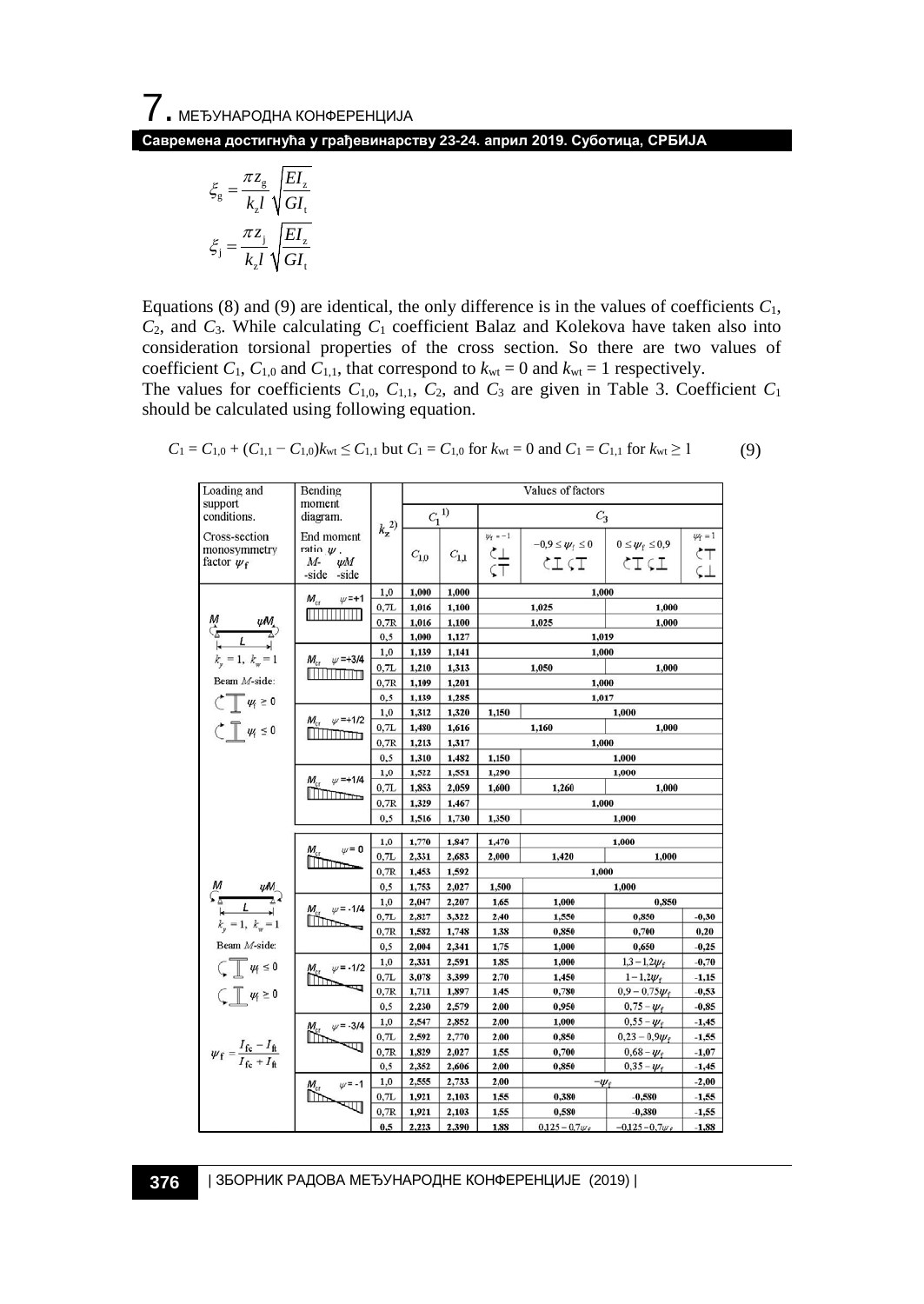## $7<sup>th</sup>$ INTERNATIONAL CONFERENCE

**Contemporary achievements in civil engineering 23-24. April 2019. Subotica, SERBIA**

|                                         | Buckling length<br>factors |              |              | Values of factors |           |               |                                            |                   |               |                                        |                   |
|-----------------------------------------|----------------------------|--------------|--------------|-------------------|-----------|---------------|--------------------------------------------|-------------------|---------------|----------------------------------------|-------------------|
| Loading<br>and<br>support<br>conditions | k <sub>v</sub>             | $k_z$        | $k_{\rm w}$  | $C_1^{(1)}$       |           | $C_2$         |                                            |                   | $C_{3}$       |                                        |                   |
|                                         |                            |              |              | $C_{\rm 1,0}$     | $C_{1,1}$ | $\psi_f = -1$ | I<br>I<br>I<br>$-0.9 \leq \psi_f \leq 0.9$ | т<br>$\psi_f = 1$ | $\psi_f = -1$ | エエ<br>T<br>$-0.9 \leq \psi_f \leq 0.9$ | т<br>$\psi_f = 1$ |
| $\text{mmm}^q$                          | 1                          | 1            | $\mathbf{1}$ | 1,127             | 1,132     | 0,33          | 0,459                                      | 0.50              | 0.93          | 0.525                                  | 0,38              |
| L                                       | 1                          | 1            | 0, 5         | 1,128             | 1.231     | 0.33          | 0,391                                      | 0.50              | 0,93          | 0,806                                  | 0,38              |
| $M_{\rm cr}$<br>Milip                   | 1                          | 0,5          | 1            | 0.947             | 0.997     | 0.25          | 0,407                                      | 0,40              | 0.84          | 0.478                                  | 0,44              |
|                                         | 1                          | 0,5          | 0,5          | 0,947             | 0.970     | 0,25          | 0,310                                      | 0,40              | 0,84          | 0.674                                  | 0,44              |
| F                                       | $\mathbf{1}$               | $\mathbf{1}$ | $\mathbf{1}$ | 1,348             | 1,363     | 0,52          | 0,553                                      | 0,42              | 1,00          | 0.411                                  | 0,31              |
| $L/2$ , $L/2$                           | $\mathbf{1}$               | 1            | 0, 5         | 1,349             | 1,452     | 0,52          | 0.580                                      | 0,42              | 1.00          | 0.666                                  | 0,31              |
| $M_{\alpha}$<br>wijipe                  | $\mathbf{1}$               | 0,5          | 1            | 1.030             | 1.087     | 0,40          | 0.449                                      | 0,42              | 0,80          | 0.338                                  | 0,31              |
|                                         | 1                          | 0,5          | 0,5          | 1.031             | 1.067     | 0,40          | 0,437                                      | 0,42              | 0.80          | 0.516                                  | 0,31              |
| $\mathbb{F}$<br>FI                      | $\mathbf{1}$               | $\mathbf{1}$ | $\mathbf{1}$ | 1,038             | 1.040     | 0,33          | 0,431                                      | 0,39              | 0.93          | 0.562                                  | 0,39              |
| $\frac{1}{4}$<br>$\frac{L}{4}$          | 1                          | 1            | 0,5          | 1,039             | 1,148     | 0.33          | 0,292                                      | 0,39              | 0.93          | 0.878                                  | 0,39              |
| $M_{\text{cr}}$<br>viiiliv              | 1                          | 0,5          | 1            | 0,922             | 0.960     | 0,28          | 0,404                                      | 0,30              | 0.88          | 0,539                                  | 0,50              |
|                                         | $\mathbf{1}$               | 0,5          | 0, 5         | 0,922             | 0.945     | 0.28          | 0,237                                      | 0.30              | 0.88          | 0,772                                  | 0.50              |

*Table 3. Values for C*1, *C2, and C3 from [5]*

The proposal of Balaz and Kolekova was included in National annexes for EN 1993-1-1 of Slovakia, Czech Republic and Austria.

Apart from above mentioned methods for calculating elastic critical lateral torsional buckling moment various computer programs could be used to this end. The most practical and frequently used one is LTBeam developed by CTICM.

In order to make comparison among before mentioned methods a practical numerical example will be examined.

## **4. NUMERICAL EXAMPLE**

Simple beam of length  $l = 800$  cm with IPE 300 cross section is analysed. Elastic critical lateral torsional buckling moment is determined for two most common loading cases in practice, uniform distributed load and concentrated point load at mid span. Also two different load positions are considered, at shear center and at the top of the compression flange.



*Figure 2. Analysed cases*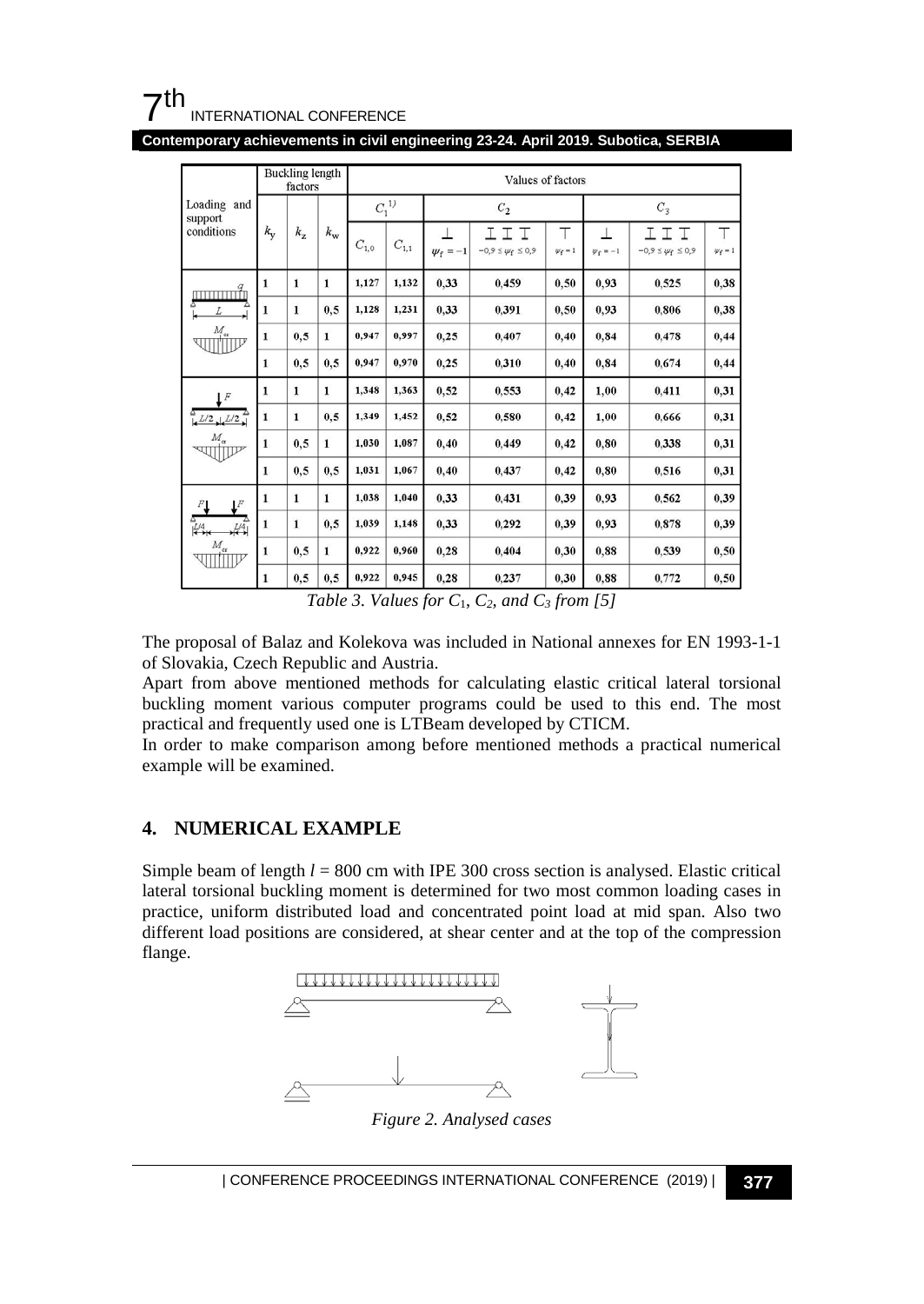# $\overline{\phantom{a}}$ . МЕЂУНАРОДНА КОНФЕРЕНЦИЈА

#### **Савремена достигнућа у грађевинарству 23-24. април 2019. Суботица, СРБИЈА**

The values for elastic critical lateral torsional buckling moment (in kNm) using before mentioned methods are presented in Table 4.

| Load case                                                                          | Point of<br>application         | Trahair | Clark and<br>Hill | Balaz and<br>Kolekova | <b>LTBeam</b> |
|------------------------------------------------------------------------------------|---------------------------------|---------|-------------------|-----------------------|---------------|
| $\begin{array}{c} \text{Uniform} \\ \text{distributed} \\ \text{load} \end{array}$ | Shear center                    | 70.908  | 71.034            | 70.879                | 70.942        |
|                                                                                    | Top of<br>compression<br>flange | 57.49   | 57.411            | 57.286                | 57.388        |
| Concentrated<br>point load at<br>span<br>mid                                       | Shear center                    | 84.713  | 85.655            | 85.064                | 85.309        |
|                                                                                    | Top of<br>compression<br>flange | 65.995  | 66.330            | 65.873                | 65.448        |

*Table 4. Results of analysis*

# **5. CONCLUSION**

In this paper different methods for calculating elastic critical lateral torsional buckling moment are presented. The examined numerical example has shown that there is no significant difference in values of elastic critical lateral torsional buckling moment obtained using methods proposed by Trahair, Clark and Hill and Balaz and Kolekova as well as program LTBeam. The method proposed by Trahir is the least time consuming and therefor it is the easiest to use in comparison to other two methods, but its field of application is limited. Analysed cases are the most common ones in practice whereas for more complex cases (mono-symmetric sections) it could be expected to obtain more significant differences. Further investigation on this subject is of great practical importance.

## **REFERENCES**

- [1] Timoshenko S., Gere J.: Theory of elastic stability, *McGraw-Hill* , New York, 1961.
- [2] Trahair N.: Flexural-torsional buckling of structures*, Taylor&Francis*, 1993.
- [3] Silva L., Simoes R., Gervasio H.: ECCS Eurocode design manual, design of steel structures, *Ernst&Sohn*, 2010.
- [4] Clark J., Hill H.: Lateral buckling of beams, *Proceedings ASCE*, 1960., Journal of structural division, vol. 68.
- [5] Kolekova Y., Baláž I.: LTB resistance of beams influenced by plastic reserve or local buckling*, 18th International Conference Engineering mechanics*, 2012., Svratka, p.p. 639-655.
- [6] EN 1993-1-1:2005: Eurocode 3 Design of steel structures Part 1-1: General rules and rules for buildings, *CEN*, may 2005.